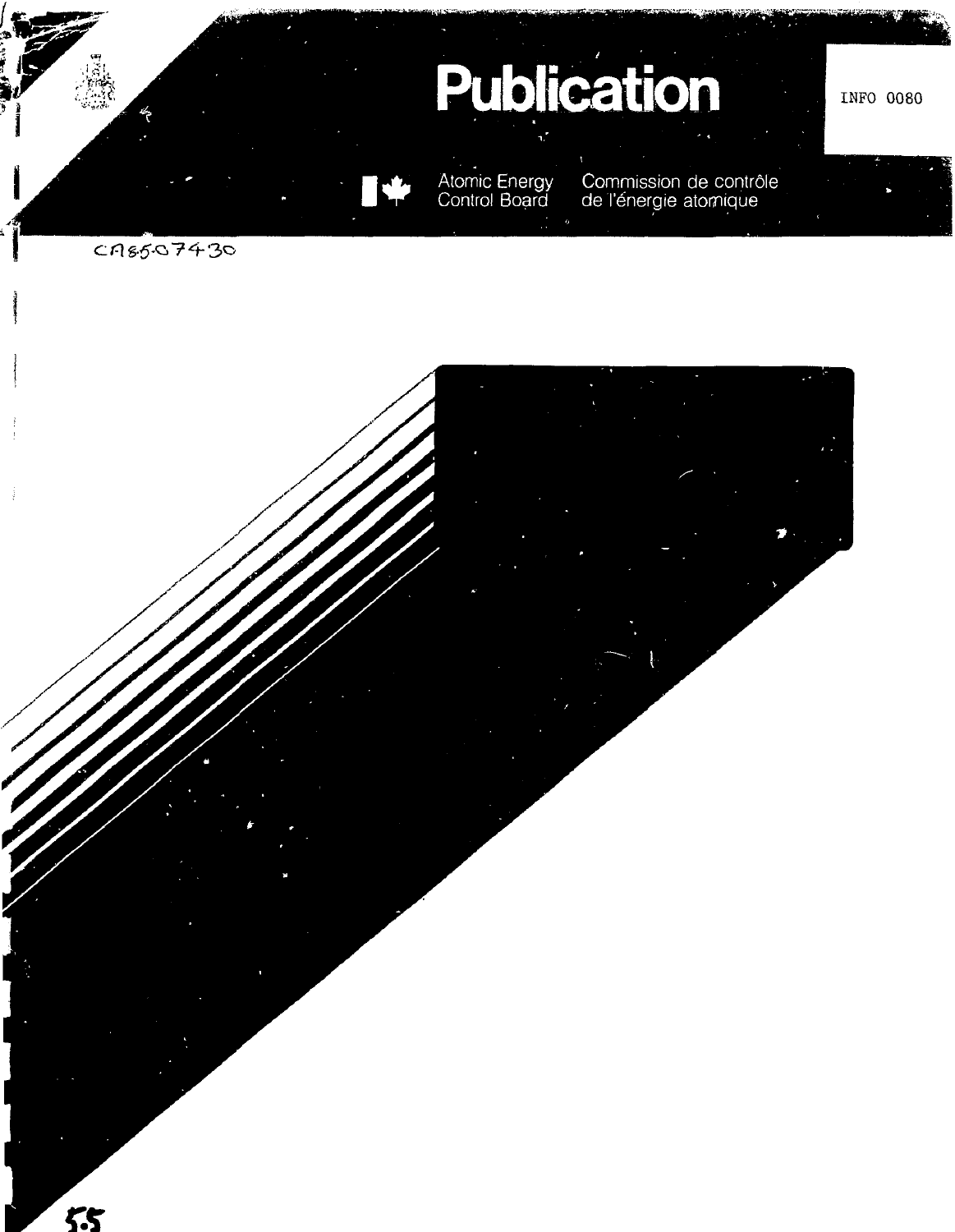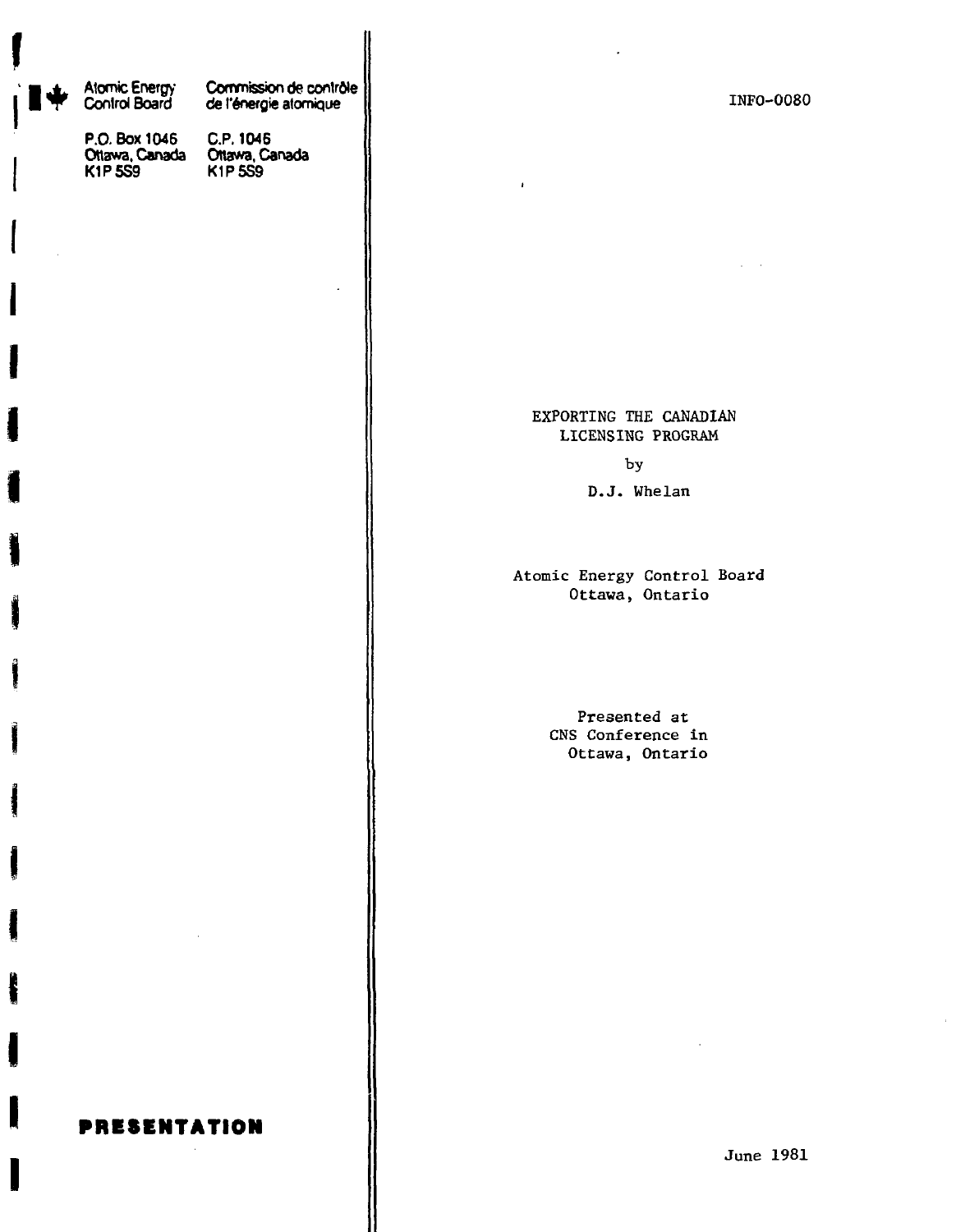### **"EXPORTING" THE CANADIAN LICENSING PROGRAM**

**D. J. VHELUJ**

**Atomic Energy Control Board Ottawa, Ontario KIP 5S9**

**I**

This paper deals with the problems of an over**acas retaliatory agency In licensing a Canadlanaupplled nuclear plant which la referenced to a plant in Canada. Firstly, the general problem associated with the uae of a reference plant are discussed. This Is followed by a discussion of specific problems which arise from the licensing practices in Canada. The paper concludes with recommendations to sinplify the task of demonstrating the llcensablllty of an overseas CANDU plant.**

## **1. INTRODUCTION**

**The sale of a nuclear power plant to a foreign country often requires that the design be referenced to a plant in the exporting country. This practice ensures thst the design criteria are similar to those In the country of origin. The practice, while it simplifies the licensing process, does not suike it an automatic check-list type of operation. The regulatory agency must develop a thorough knowledge of the design details and the licensing requirements of the exporting country. It will have to Bake many licensing decisions which are specific to the plant In question as discussed in the rest of this paper.**

**The regulatory agency will have to cope with differences in the as-built condition of their plant. Typically, the nuclear Island parts of the plants will be similar but there will be differences in the balance of the plant. These will affect the plant-wide assessments known as ssfety design matrices which are part of the Canadian licensing practice. These assessments c cap lament the traditional accident analyses and are used to demonstrate that the plant can be kept abut down, adequately cooled, and Its ssfety status monitored.**

# **SUMMARY 2. GENERAL CONSIDERATION**

**In some esses the exported plant Bay be different in size or design details. The referencing In this case is a conceptual one and the regulatory agency cannot simply check for identity with the reference plant but Bust check for similarity in design criteria, application of codes and standards, safety Bargiss, and conclusions of safety assessments.**

## **2.1 Site Considerations**

**The suitability of each aite has to be evaluated Individually. The geological and soil properties Bay result In soae changes to the design of structures. Of particular Interest is the seismic history of the area and the rock properties which determine the design basis ground motion. These may result in changes from the reference plant In design and analysis of selsaically-quallfied structures and components.**

**The risks from external missiles also have to be evaluated individually for each alte. Specific evaluations must be made of the probability and consequences of aircraft crashes, tornadoes, and explosions from hazardous cargoes os railroads and canals.**

**The arrangement of cooling water and electrical supplies aay dictate changes from the reference plant In the design of structures and In the layout of plant services. TOT this reason the conclusions of BOBC safety assessments from the reference plant say not be applicable, particularly those involving •vents such as fires and flooding.**

**Finally, local data for meteorology, population, and land uae Bust be used to derive emission limits and accidental doaea.**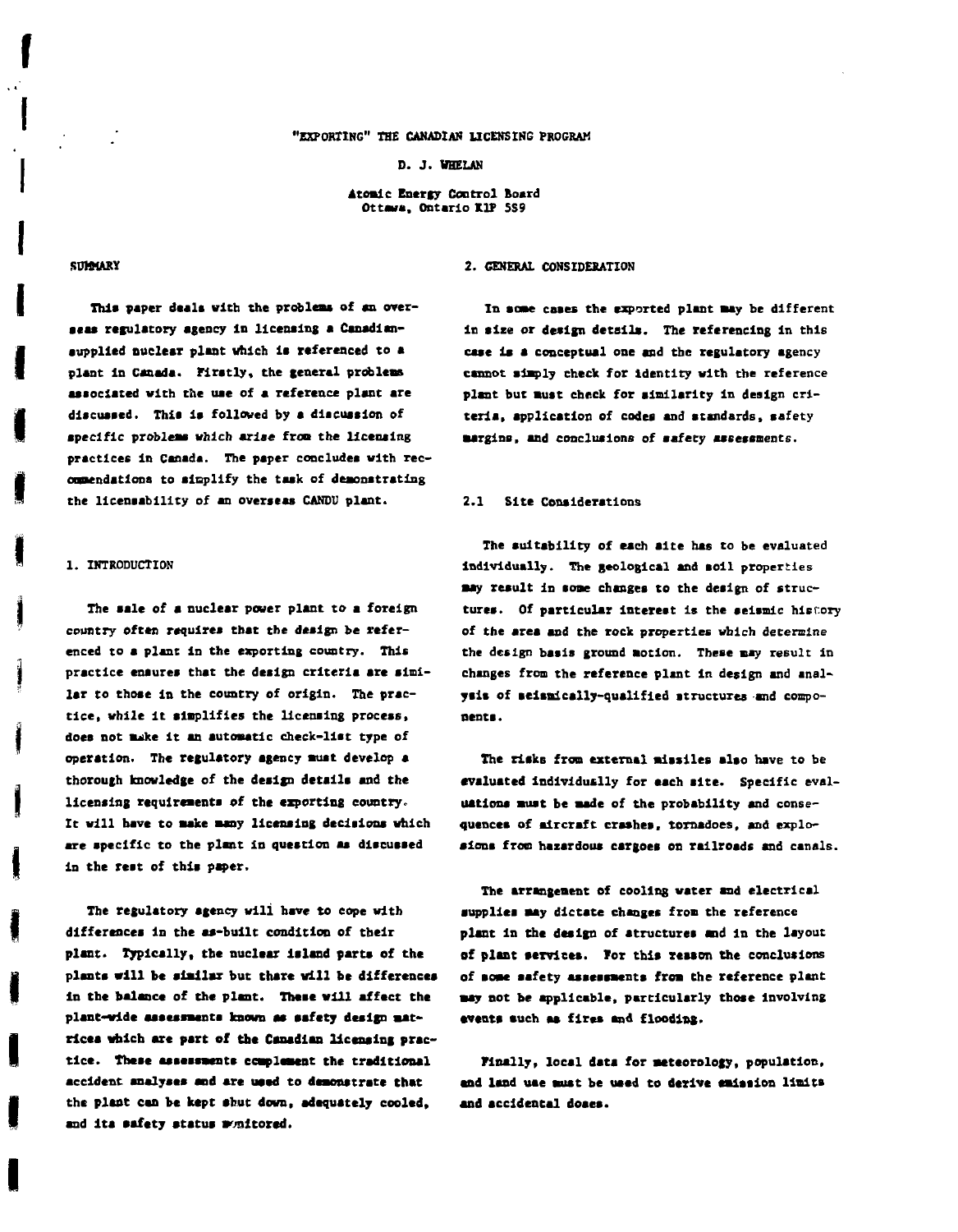# **• 2.2 Locally-Supplied Material**

**I**

**Every country wishes to maximize the content of locally-aupplied material. Thla aeana that locally**prevailing codes and standards have to be evaluated **and compared with thoae of the supplying country. Extensive re-engineering may be required to accommodate the specifications of locally-aupplied material.**

**If the original design waa baaed on British units it may have to be converted to accommodate metricsired components. The simplest solution is to select the next largest alze in metric equipment. However, where space considerations are paramount, as In the ateel reinforcing in parts of nuclear structures, it may be preferable to optimize the design for metric-sized components. This approach requires that the designer be prepared to supply his detailed calculations aa well aa his finished design.**

**Similar concerns arise In the area of electrical engineering. The use of different voltages and frequencies requires re-engineering to ensure that assumptions regarding transient analyses remain valid, e.g. pump run-down following loss of power. What appears to be a simple substitution may in fact have far-reaching Implications. For example, the use of lower efficiency lighting fittings will Involve extensive redesign of cables and tvltchgesr to preserve specified lighting levels.**

**The regulatory agency in the importing country has to make many Important decisions as to whether safety la compromised by the substitution of local material and the resultant re-engineering. Tor important and apeciallsed safety equipment, such as ahut off rod drives. It may be preferable to accept the equipment developed by the supplier and use interfacing equipment to make it suitable for the local voltage and frequency.**

### **2.3 Project Organization**

Ĭ

**On a foreign project the contractors and their areas of responsibility will be different from those on a domsstlc project. Therefore, the overseas**

**regulatory agency will have to evaluate independently the overall quality assurance program for their project. In particular, they will have to ensure that the responsibilities of the various contrsctors permit the coordination required for plant-wide assessments such as safety design matrices.**

## **2.4 Quality Assurance**

**The quality control and assurance procedures used In the reference plant are those which are appropriate for the exporting country and derive their force from Its culture and ethics. Procedures such as signing check lists and posting hold-off tags may not be so effective In another country and may need to be adapted or aupplemented with extra supervision.**

**Also the codes and standards reflect the Juris**dictional procedures used in the exporting country. **The regulatory agency in the Importing country must ensure that equivalent procedures will apply for their project In areas such as inspection and certification of conponente and the qualification of welders and welding procedures.**

**The regulatory agency may have unique problems because a large number of local suppliers may be manufacturing for the first time to the higher requirements of nuclear codes.**

**These concerns may be reaolved by additional supervision and consulting services by the foreign supplier, and by the overseas training of local •taff. The regulatory agency must ensure that they are satisfied about all theae topics before the project contracts are signed.**

## **2.5 Evolving Criteria**

**During the construction period of a plant new safety requirements may be Identified. The regulatory agency must ensure that they have the leverage to require the Incorporation of such improvements** if the safety considerations so warrant.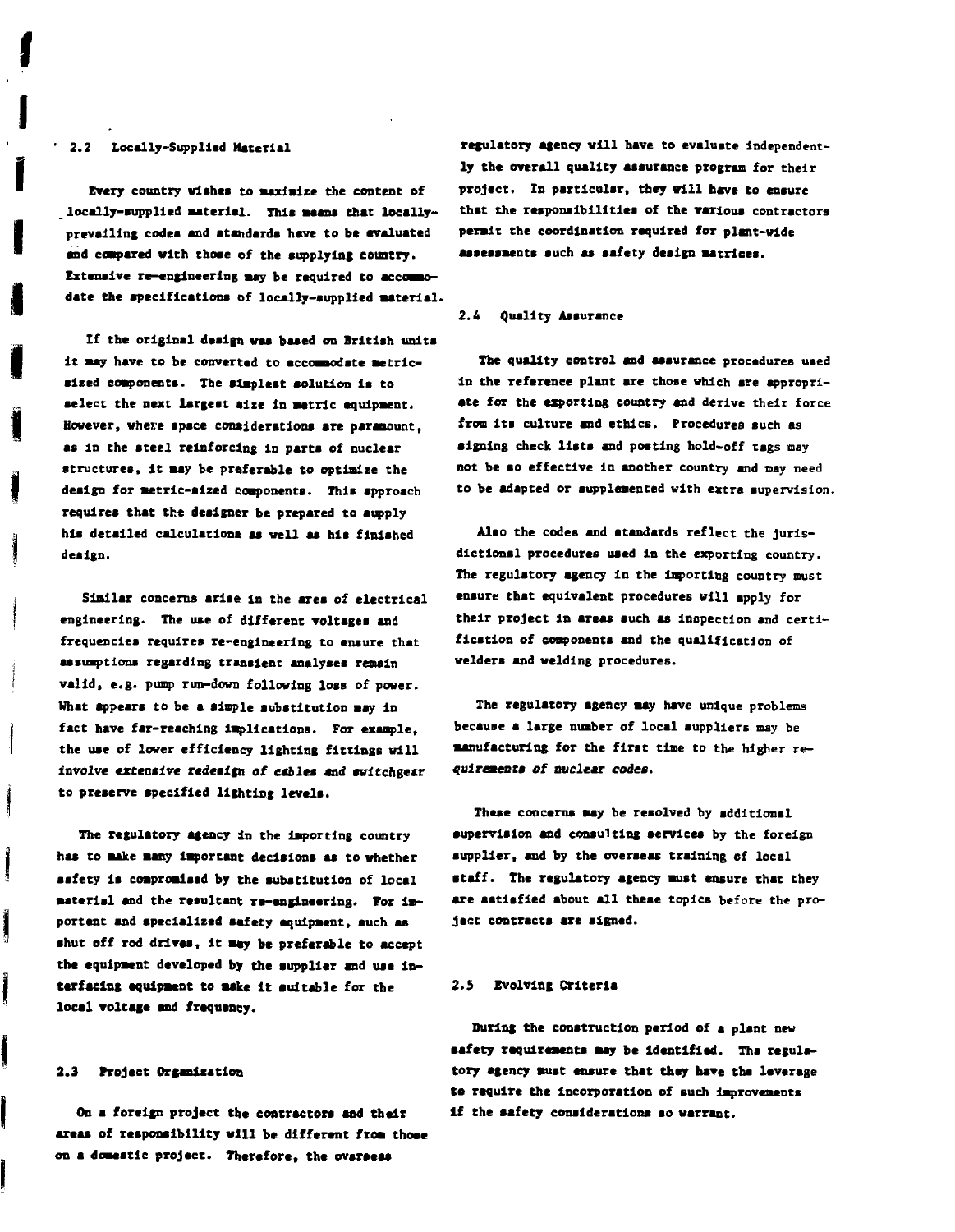**A related consideration is that the calcula**tional techniques used in the assessment of the **reference plant may have bean supplanted by Bore modern techniques. These may have to be evaluated without having a licencing precedent established in the exporting country.**

### **3. CONSIDERATIONS FOR CANADIAN-SUPPLIED PLANT**

## **3.1 Safety Criteria and Standards**

ļ

ĺ

ļ

**The Atonic Energy Control Board (AECB) specifies general criteria and philosophy and places on the designers the responsibility for developing detailed design rules. The trend is to build up an assesibly of acceptable designs bssed on the precedents of former licensing actions. Thit practice contrasts with that of detailed regulations of design criteria as practiced elsewhere and its merits have been recognized since the accident at Three Mile Island. The disadvantage, for export purposes, is that overaeaa agencies have to make an extra effort to understand the aafety philosophy and licensing criteria.**

**The process defines an upper (rather than a lower) bound of acceptability and aay not have established appropriate precedents for every licensing altuation encountered overseas. For example,** some common services at the reference plant may be **oversized to allow for additional future units on the site. The extent of the nuclear codes and standards in Canada has been developing at a rate which is appropriate for the size of the nuclear Industry and for the number of participants. Other countries with more widely-based nuelesr programs have had to develop a more extensive act of codes and standards. These codes and standards facilitate the task of an overseas regulatory agency.**

# **3.2 Design Frocedures**

**In Canada, detailed design proceeds in parallel with construction. The information submitted in support of an application for a construction licence, while considerably detailed, is still In a**

**conceptual or preliminary form. Some aafety concerns will be Identified and resolved on s case-by-case basla as the design develops. This presents obvious difficulties when an overseas plant la referenced to a Canadian plant which is still under construction.**

# **3.3 Availability of Information**

**The formal licensing submissions made to the AECB, in the past, were aumaary documents. They presented** the conclusions of sefety assessments and gave gen**eral description! of design features. This was appropriate when licensing recommendations were made by a part-time committee called the Reactor Safety Advisory Committee. The formsl submissions were supported by detailed documentation such as Design Reporti, Design Manuals and Operating Manuals. The AECB staff who supporter! the review work performed by the Reactor Safety Advisory Comittee had access to this supporting documentation and, In fact, to any aafety-related documentation prepared by the licensees or their consultants.**

**Now, the AECB staff are responsible for licensing review and reconundations but the format of licensing information la generally the same as in the past. Consequently, some safety-related information auch as detailed design calculations may not be designated as formal licensing submissions and may not be included in the documentation submitted to an overseas client.**

**Moreover the process, while it is expected to change for future plants, does not now identify all the documentation which waa used to arrive at licens**ing decisions in Canada.

**Licensing submissions used on a reference plant in Canada generally belong to the licensee but may reference information owned by consultants. The arrangements which moke poaaible the assembly and submission of this information in Canada may not automatically make this information available overseas. This applies particularly to Information prepared by the licensee independently of his nuclear consultant.**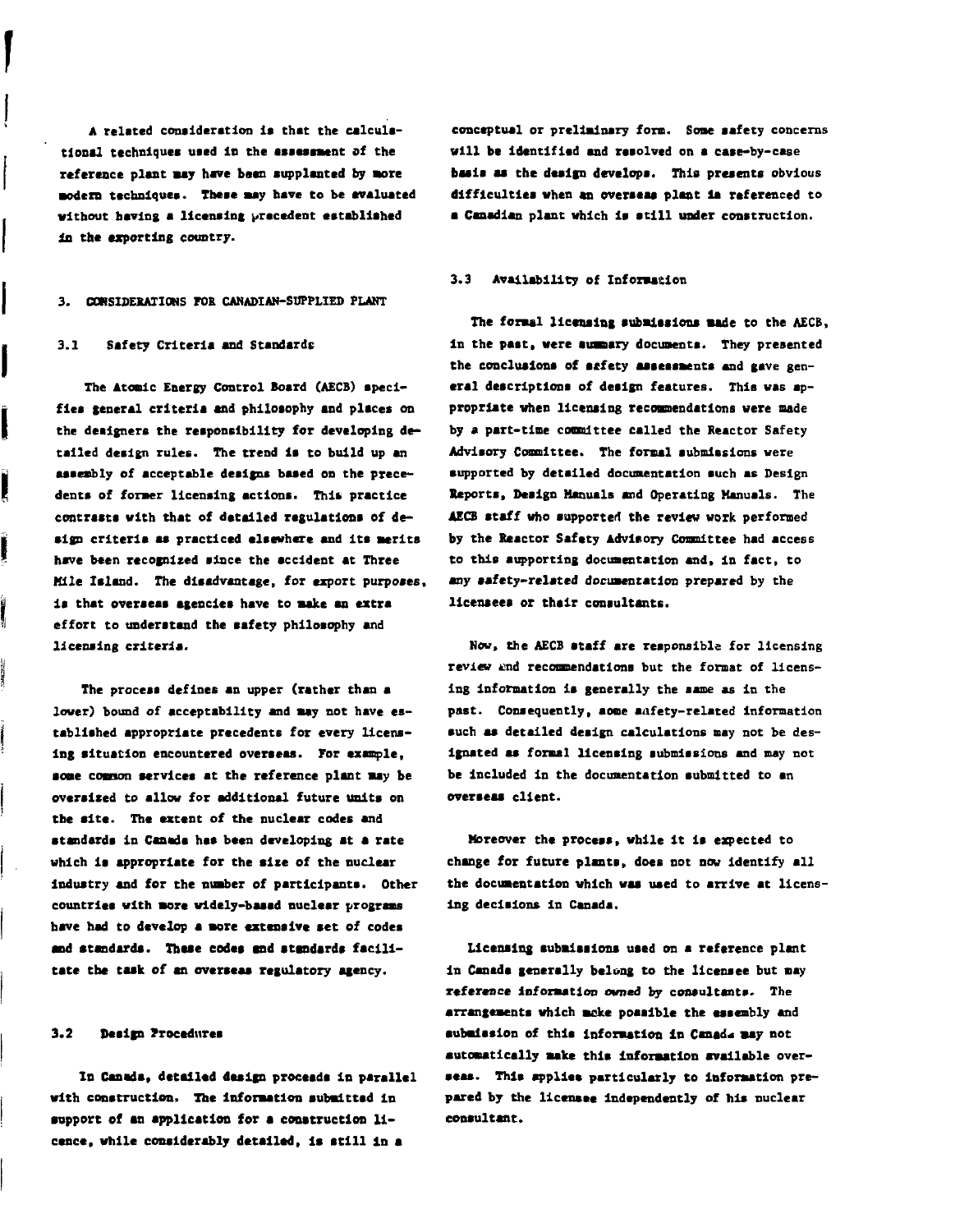# **3.4 - Sice**

**I**

**The 950 MM plant offered by Atonic Energy of** Canada Ltd. is a new design which has not been **built In Canada. In this caae the reference plant will be of a different sice, although almllar In** design concept. Instead of a direct physical com**pariaon with the reference plant It will be necesaary to confirm that there la a direct similarity of deiign criteria, apecificationa, aafcty margins• and a cope and conduaiona of aafety assessments. Furthermore, there will be some evolution in design froai the reference plant making philosophical differences in aeltnlc deiign and system layout.**

**On the other hand, the design is being developed with overseas applications in mind. Consequently, It will avoid the need for re-engineering for local aelsalc levels and metric-sized material and, In general, can be optimized for foreign markets.**

## **4. ROLE OF THE AECB ORIENTATION CENTRE 5. RECOMMENDATIONS**

**These problems can be alleviated by close liaison S.I Codes and Standards between the overseas regulatory agency and the AECB. The AECB has established its Orientation Centre for this purpose. Liaison can take the form of correspondence, periodic meetings, training programs, and the secondaent of personnel.**

**The objective of the Orientation Centre la to Inform the overseas regulatory agency about the licensing and the aafety criteria uaed In Canada. However, the flow of Information la not all one way and the AECB learns valuable lessons from the licensing experiences of overseas agencies.**

**It Is not the Intention of the AECB to demonstrate that the overseas plant It similar to the reference plant and is llcensable In Canada. This is clearly a taak for the nuclear supplier and bis** client. Also, the AECB does not intend to rule on **licensing situations overseas. That Is clearly the task of the overseas regulatory agency.**

**The Orientation Centre's Interaction with such agencies Is Intended to assist them to ensure that** **their national regulations take account of Canadian aafety criteria and licensing practicea. Later, a knowledge of Canadian practicea la required for a review of safety-related provisions in contract documents. Later again, a more detailed knowledge is required to enable the agency to judge the acceptability of licensing submissions. Also the assistance of the Orientation Centre is available to confirm that the overseas plant Is similar to the reference plant and that any differences conform to aafety criteria applied In Canada.**

**The liaison involves topics such as:-**

- **aafety criteria, and codes and standards**
- **quality assurance auditing**
- **licensing procedures**
- **acceptance criteria for licensing submissions**
- **procedures for examination and certification of operating ataff**
- **compliance with operating licence.**

**The nuclear community is working hard to produce more codes and standards. However, the effort In this area should be accelerated to cater to the needs of overseas users of CANDU plants.**

**The procedural aspecta of these coles reflect the Canadian system of Jurisdictions and may not be applicable outside Canada. For example, an overseas plant may not have the equivalent of an on-site provincial Inspector to qualify welding procedures. In such cases the codes should give guidance as to acceptable alternative procedures.**

**Canadian codes sometimes specify that safetyrelated reports should be written but axe silent** regarding their submission to a jurisdiction. This **It satisfactory in Canada where the AECB ataff have •eeass to such reports, but Is not satisfactory for overseas application. The codes should consider the need to demonstrate compliance with aafety requirements in overseas situation.**